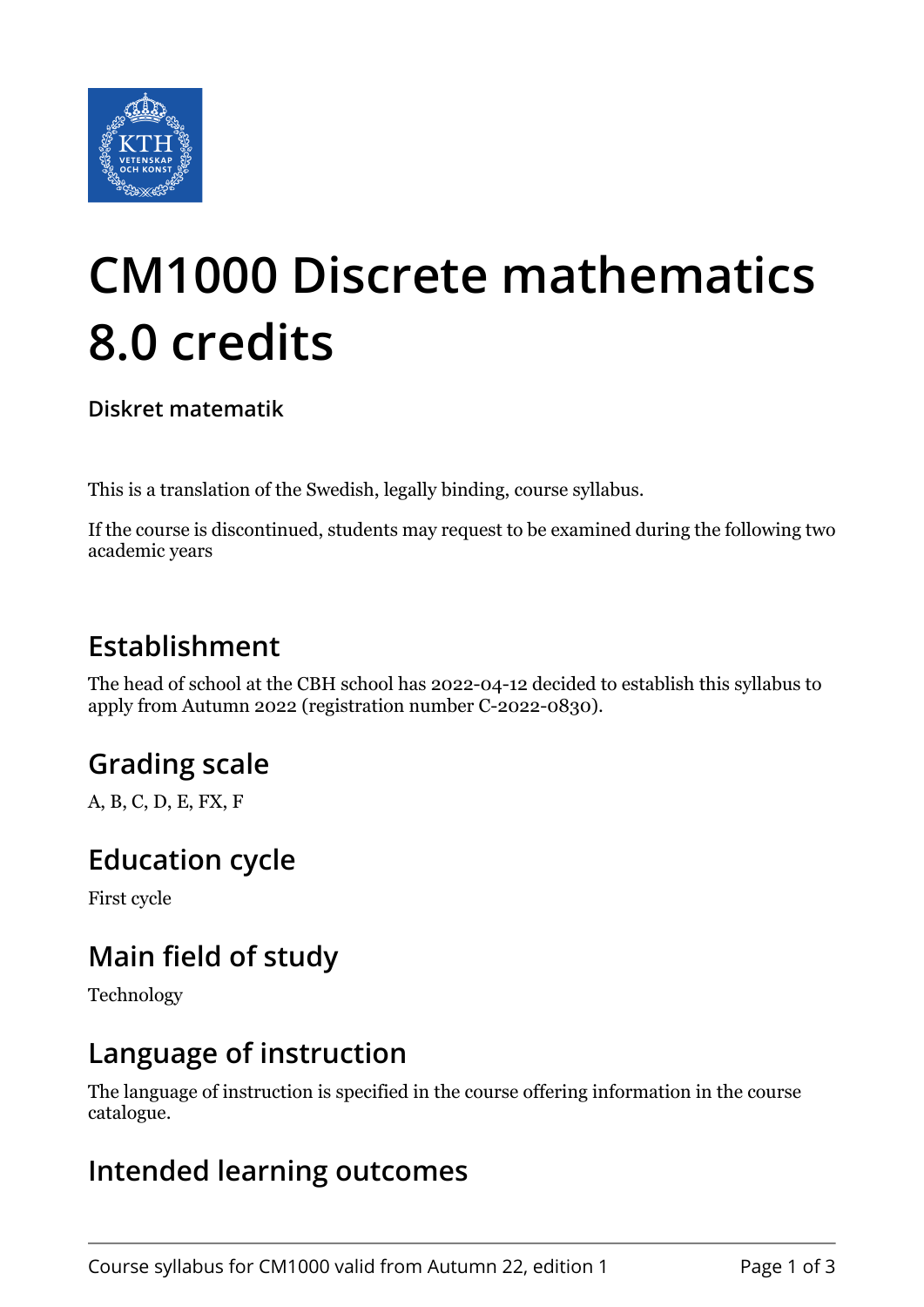After passing the course, the student should be able to

formulate basic theorems and definitions of important concepts within discrete mathematics and discuss a selections of proofs and resulting applications.

apply theorems and methods within discrete mathematics.

After the course it is expected that the student will have a theoretic foundation that will support further studies in software development.

#### **Course contents**

The course contents are divided into mandatory topics and deepening topics. The mandatory topics are all necessary for a passed grade whereas the study of deepening topics can give higher grades. Throughout the course an emphasis on sound mathematical arguments and methods of proof will be present. This means that each area of the course will be a training in sound reasoning applied to the particular subject matter of that area. For example, the study of sets will involve the study of how to prove set formulas.

The mandatory topics are:

\* Elementary logic, involving basic logical connectives and the study of sound arguments and methods of proof.

: Introductory set theory, in ol ing basic set operations.

: Functions, in particular used for the articulations of isomorphisms of graphs.

\* Basic number theory (divisibility, congruences, prime numbers etc.)

\* Graph theory, the isomorphism concept, trees, directed graphs, matrix representations, Eulerian circuits and paths and related properties. The usage of graphs to model properties worth reasoning about and computing possibly involving applications like finding the minimal spanning tree or the shortest path between two nodes in a weighted graph.

: Basic combinatorics including the study of the principle of multiplication, the principle of inclusion and exclusion, the binomial theorem, combinations and permutations.

The deepening topics are:

\* Relations including partial orders and equivalence relations, with applications and examples from number theory including the congruence relation.

: Rore ad anced number theory with methods of proof such as mathematical induction possibly with applications in cryptography or similar areas of interest.

\* Basic discrete probability theory, event space, conditional events, and independent events.

# **Specific prerequisites**

Knowledge corresponding to elementary linear algebra and the calculus of one real variable.